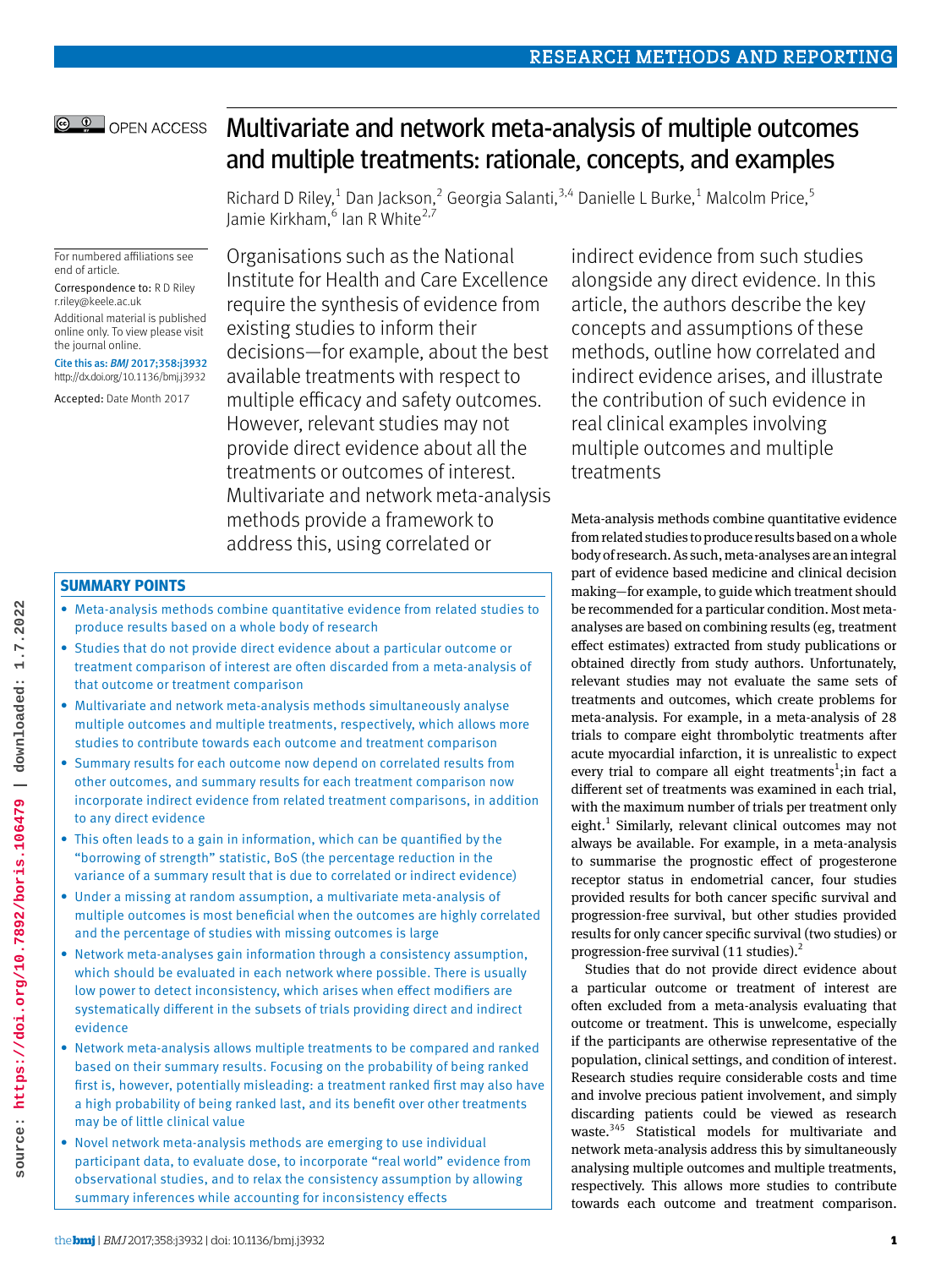



**Year of publication**



Furthermore, in addition to using direct evidence, the summary result for each outcome now depends on correlated results from related outcomes, and the summary result for each treatment comparison now incorporates indirect evidence from related treatment comparisons. $67$  The rationale is that by observing the related evidence we learn something about the missing direct evidence of interest and thus gain some information that is otherwise lost; a concept sometimes known statistically as "borrowing strength."<sup>68</sup>

Multivariate and, in particular, network metaanalyses are increasingly prevalent in clinical journals. For example, a review up to April 2015 identified 456 network meta-analyses of randomised trials evaluating at least four different interventions.<sup>9</sup> Only six of these 456 were published before 2005, and 103 were published in 2014 alone, emphasising a dramatic increase in uptake in the past 10 years (fig 1). The BMJ has published more than any other journal (28; 6.1%). Methodology and tutorial articles about network metaanalysis have also increased in number, from fewer than five in 2005 to more than 30 each year since 2012 (fig 1). $^{10}$ 

Here we explain the key concepts, methods, and assumptions of multivariate and network metaanalysis, building on previous articles in The BMJ.<sup>11-13</sup> We begin by describing the use of correlated effects within a multivariate meta-analysis of multiple outcomes and then consider the use of indirect evidence within a network meta-analysis of multiple treatments. We also highlight two statistics (BoS and E) that summarise the extra information gained, and we consider key assumptions, challenges, and novel extensions. Real examples are embedded throughout.

## **Correlated effects and multivariate meta-analysis of multiple outcomes**

Many clinical studies have more than one outcome variable; this is the norm rather than the exception. These variables are seldom independent and so each must carry some information about the others. If we can use this information, we should.

Bland  $2011^{14}$ 

Many clinical outcomes are correlated with each other, such as systolic and diastolic blood pressure in patients with hypertension, level of pain and nausea in patients with migraine, and disease-free and overall survival times in patients with cancer. Such correlation at the individual level will lead to correlation between effects at the population (study) level. For example, in a randomised trial of antihypertensive treatment, the estimated treatment effects for systolic and diastolic blood pressure are likely to be highly correlated. Similarly, in a cancer cohort study the estimated prognostic effects of a biomarker are likely to be highly correlated for disease-free survival and overall survival. Correlated effects also arise in many other situations, such as when there are multiple time points (longitudinal data), $15$  multiple biomarkers and genetic factors that are interrelated,  $16$  multiple effect sizes corresponding to overlapping sets of adjustment factors, $17$  multiple measures of accuracy or performance (eg, in regard to a diagnostic test or prediction model), $^{18}$  and multiple measures of the same construct (eg, scores from different pain scoring scales, or biomarker values from different laboratory measurement techniques<sup>19</sup>). In this article we broadly refer to these as multiple correlated outcomes.

As Bland notes, $14$  correlation among outcomes is potentially informative and worth using. A multivariate meta-analysis addresses this by analysing all correlated outcomes jointly. This is usually achieved by assuming multivariate normal distributions,<sup>720</sup> and it generalises standard (univariate) meta-analysis methods described previously in The BMJ.<sup>12</sup> Note that the outcomes are not amalgamated into a single outcome; the multivariate approach still produces a distinct summary result for each outcome. However, the correlation among the outcomes is now incorporated and this brings two major advantages compared with a univariate meta-analysis of each outcome separately. Firstly, the incorporation of correlation enables each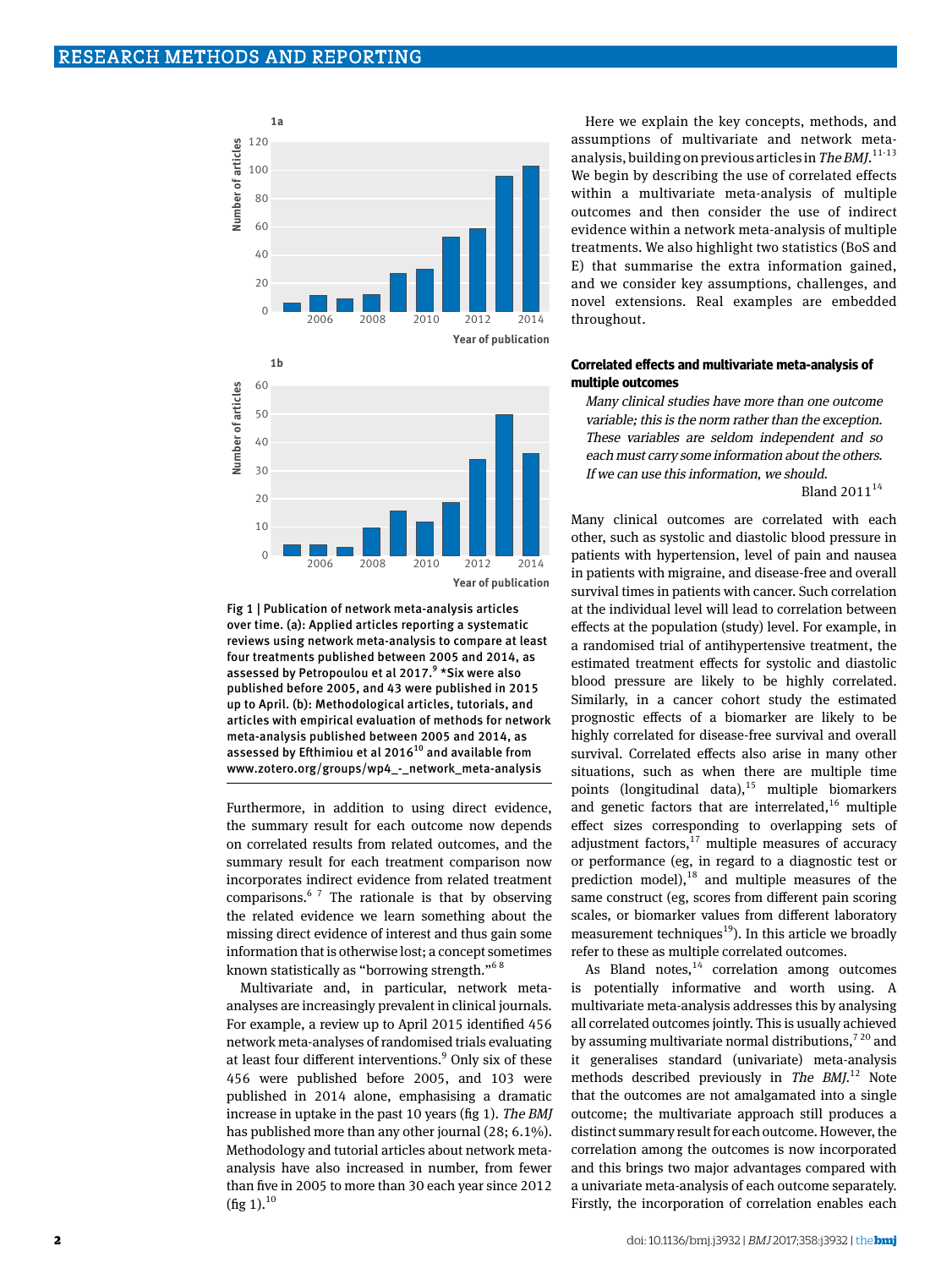

Fig 2 | Forest plot for prognostic effect of progesterone on cancer specific survival in endometrial cancer, with summary results for univariate and multivariate metaanalysis. The multivariate meta-analysis of cancer specific survival and progression-free survival used the approach of Riley et al to handle missing within study correlations, through restricted maximum likelihood estimation.<sup>26</sup> Heterogeneity was similar in both univariate and multivariate meta-analyses ( $1^2$ =70%)

outcome's summary result to make use of the data for vall outcomes. Secondly, studies that do not report all the outcomes of interest can now be included. $^{21}$  This allows more studies and evidence to be included and consequently can lead to more precise conclusions (narrower confidence intervals). More technical details



Fig 3 | Strong observed correlation (linear association) between the log hazard ratio estimates of the partially and "fully" adjusted effect of fibrinogen on the rate of cardiovascular disease. The size of each circle is proportional to the precision (inverse of the variance) of the fully adjusted log hazard ratio estimate (ie, larger circles indicate more precise study estimates). Hazard ratios were derived in each study separately from a Cox regression, indicating the effect of a 1 g/L increase in fibrinogen levels on the rate of cardiovascular disease

and software options are provided in supplementary material  $1.^{22-25}$  We illustrate the key concepts through two examples.

## Example 1: Prognostic effect of progesterone for cancer specific survival in endometrial cancer

In the endometrial cancer example, prognostic results for cancer specific survival are missing in 11 studies (1412 patients) that provide results for progressionfree survival. A traditional univariate meta-analysis for cancer specific survival simply discards these 11 studies but they are retained in a multivariate analysis of progression-free survival and cancer specific survival, which uses their strong positive correlation (about 0.8). This leads to important differences in summary results, as shown for cancer specific survival in the forest plot of figure 2. The univariate metaanalysis for cancer specific survival includes just the six studies with direct evidence and gives a summary hazard ratio of 0.61 (95% confidence interval 0.38 to 1.00;  $I^2 = 70\%$ ), with the confidence interval just crossing the value of no effect. The multivariate metaanalysis includes 17 studies and gives a summary hazard ratio for cancer specific survival of 0.48 (0.29 to 0.79), with a narrower confidence interval and stronger evidence that progesterone is prognostic for cancer specific survival. The latter result is also more similar to the prognostic effect for progression-free survival (summary hazard ratio 0.43, 95% confidence interval 0.26 to 0.71, from multivariate meta-analysis), as perhaps might be expected.

## Example 2: Plasma fibrinogen concentration as a risk factor for cardiovascular disease

The Fibrinogen Studies Collaboration examine whether plasma fibrinogen concentration is an independent risk factor for cardiovascular disease using data from 31 studies.17 All 31 studies allowed a partially adjusted hazard ratio to be obtained, where the hazard ratio for fibrinogen was adjusted for the same core set of known risk factors, including age, smoking, body mass index, and blood pressure. However, a more "fully" adjusted hazard ratio, additionally adjusted for cholesterol level, alcohol consumption, triglyceride levels, and diabetes, was only calculable in 14 studies. When the partially and fully adjusted estimates are plotted in these 14 studies, there is a strong positive correlation (almost 1, ie, a near perfect linear association) between them (fig 3).

A standard (univariate) random effects meta-analysis of the direct evidence from 14 trials gives a summary fully adjusted hazard ratio of 1.31 (95% confidence interval 1.22 to 1.42;  $I^2 = 29\%$ ), which indicates that a 1 g/L increase in fibrinogen levels is associated, on average, with a 31% relative increase in the hazard of cardiovascular disease. However, a multivariate meta-analysis of partially and fully adjusted results incorporates information from all 31 studies, and thus an additional 17 studies (>70000 patients), to utilise the large correlation (close to 1). This produces the same fully adjusted summary hazard ratio of 1.31, but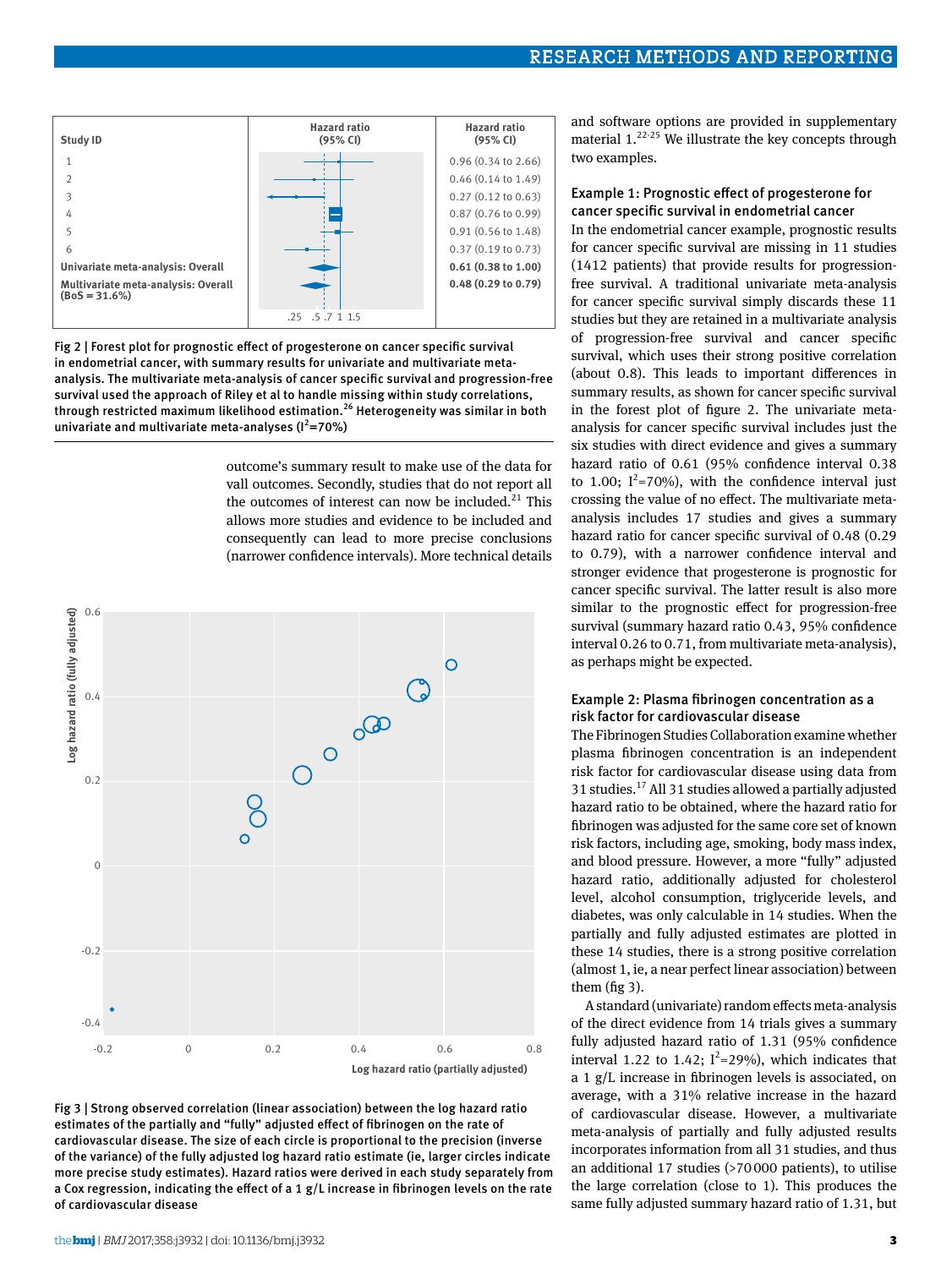gives a more precise confidence interval (1.25 to 1.38) owing to the extra information gained (see forest plot in supplementary material 2).

### **Indirect evidence and network meta-analysis of multiple treatments**

Let us now consider the evaluation of multiple treatments. A meta-analysis that evaluates a particular treatment comparison (eg, treatment A v treatment B) using only direct evidence is known as a pairwise meta-analysis. When the set of treatments differs across trials, this approach may greatly reduce the number of trials for each meta-analysis and makes it hard to formally compare more than two treatments. A network meta-analysis addresses this by synthesising all trials in the same analysis while utilising indirect evidence.22 27 28 Consider a simple network metaanalysis of three treatments (A, B, and C) evaluated in previous randomised trials. Assume that the relative treatment effect (ie, the treatment contrast) of A versus B is of key interest and that some trials compare treatment A with B directly. However, there are also other trials of treatment A versus C and other trials of treatment B versus C, which provide no direct evidence of the benefit of treatment A versus B, as they did not examine both treatments. Indirect evidence of treatment A versus B can still be obtained from these trials under the so-called "consistency" assumption that, on average across all trials regardless of the treatments compared:

## Treatment contrast of Av B=(treatment contrast of Av C)−(treatment contrast of Bv C)

where treatment contrast is, for example, a log relative risk, log odds ratio, log hazard ratio, or mean difference. This relation will always hold exactly within any randomised trial where treatments A, B, and C are all examined. It is, however, plausible that it will also hold (on average) across those trials that only compare a reduced set of treatments, if the clinical and methodological characteristics (such as quality, length of follow-up, case mix) are similar in each subset (here, treatment A  $v$  B, A  $v$  C, and B  $v$  C trials). In this situation, the benefit of treatment A versus B can be inferred from the indirect evidence by comparing trials of just treatment A versus C with trials of just treatment B versus C, in addition to the direct evidence coming from trials of treatment A versus B (fig 4).

Under this consistency assumption there are different options for specifying a network meta-analysis model, depending on the type of data available. If there are only two treatments (ie, one treatment comparison) for each trial, then the simplest approach is a standard meta-regression, which models the treatment effect estimates across trials in relation to a reference treatment. The choice of reference treatment is arbitrary and makes no difference to the results of the meta-analysis. This can be extended to a multivariate meta-regression to accommodate trials with three or more groups (often called multi-arm trials).<sup>30 31</sup> Rather than modelling treatment effect estimates directly, for

a binary outcome it is more common to use a logistic regression framework to model the numbers and events available for each treatment group (arm) directly. Similarly, a linear regression or Poisson regression could be used to directly model continuous outcomes and rates in each group in each trial. When doing so it is important to maintain the randomisation and clustering of patients within trials<sup>30</sup> and to incorporate random effects to allow for between trial heterogeneity in the magnitude of treatment effects.<sup>12</sup> Supplementary material 1 gives more technical details (and software options<sup>28 32</sup>) for network meta-analysis, and a fuller statistical explanation is given elsewhere. $30$ 

After estimation of a network meta-analysis, a summary result is obtained for each treatment relative to the chosen reference treatment. Subsequently, other comparisons (treatment contrasts) are then derived using the consistency relation. For example, if C is the reference treatment in a network meta-analysis of a binary outcome, then the summary log odds ratio (logOR) for treatment A versus B is obtained by the difference in the summary logOR estimate for treatment A versus C and the summary logOR estimate for treatment B versus C. We now illustrate the key concepts through an example.

## Example 3: Comparison of eight thrombolytic treatments after acute myocardial infarction

In the thrombolytics meta-analysis, $<sup>1</sup>$  the aim was</sup> to estimate the relative efficacy of eight competing treatments in reducing the odds of mortality by 30-35 days; these treatments are labelled as A to H for brevity (see figure 5 for full names). A version of this dataset containing seven treatments was previously published in The BMJ by Caldwell et al,  $13$  and our investigations extend this work.

With eight treatments there are 28 pairwise comparisons of potential interest; however, only 13 of these were directly reported in at least one trial. This is shown by the network of trials (fig 5), where each



Fig 4 | Visual representation of direct and indirect evidence toward the comparison of A versus B (adapted from Song et al  $2011^{29}$ )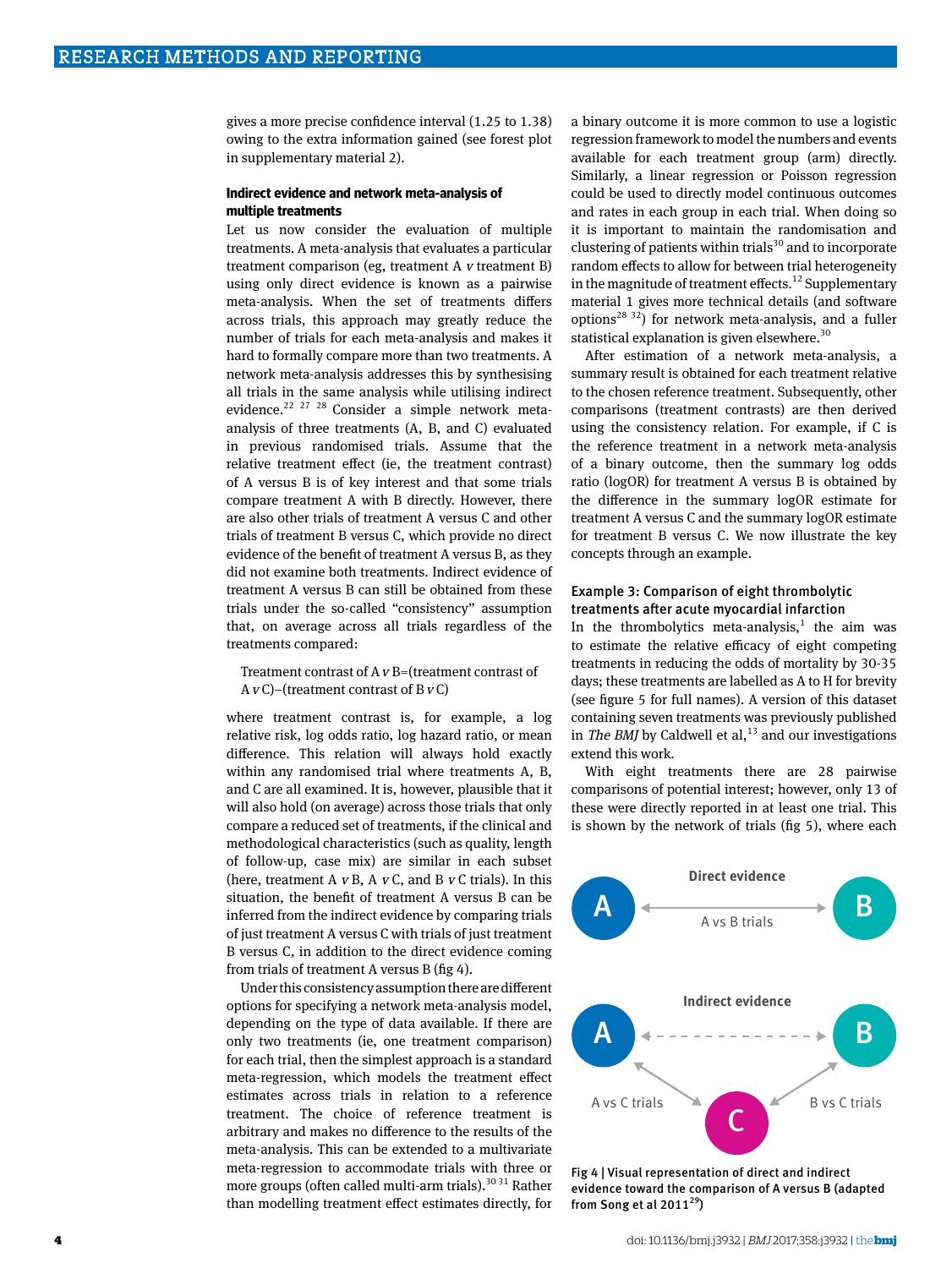

Fig 5 | Network map of the direct comparisons available in the 28 trials examining the effect of eight thrombolytics (labelled A to H) on 30-35 day mortality in patients with acute myocardial infarction. Each node (circle) represents a different treatment, and its size is proportional to the number of trials in which it is directly examined. The width of the line joining two nodes is proportional to the number of trials that directly compare the two respective treatments (the number is also shown next to the line). Where no line directly joins two nodes (eg, treatments C and D), this indicates that no trial directly compared the two respective treatments. A=streptokinase; B=accelerated altepase; C=alteplase; D=streptokinase+alteplase; E=tenecteplase; F=reteplase; G=urokinase; H=anti-streptilase

node is a particular treatment and a line connects two nodes when at least one trial directly compares the two respective treatments. For example, a direct comparison of treatment C versus A is available in eight trials, whereas a direct comparison of treatment F versus A is only available in one trial. With such discrepancy in the amount of direct evidence available for each treatment and between each pair of treatments it is hugely problematic to compare the eight treatments using only standard (univariate) pairwise meta-analysis methods.

Therefore, using the number of patients and deaths by 30-35 days in each treatment group, we applied a network meta-analysis through a multivariate random effects meta-regression model to obtain the summary odds ratios for treatments B to H versus A and subsequently all other contrasts. $28$ <sup>31</sup> This allowed all 28 trials to be incorporated and all eight treatments to be compared simultaneously, utilising direct evidence and also indirect evidence propagated through the network via the consistency assumption. The choice of reference group does not change the results, which are displayed in figure 6 and supplementary material 3. The indirect evidence has an important impact on some treatment comparisons. For example, the summary treatment effect of H versus B in the network meta-analysis of all 28 trials (odds ratio 1.19, 95% confidence interval 1.06 to 1.35) is substantially different from a standard pairwise meta-analysis of two trials (summary odds ratio 3.87, 95% confidence interval 1.74 to 8.58).

#### Ranking treatments

After a network meta-analysis it is helpful to rank treatments according to their effectiveness. This process usually, although not always,  $33$  requires using simulation or resampling methods.<sup>283134</sup> Such methods use thousands of samples from the (approximate) distribution of summary treatment effects, to identify the percentage of samples (probability) that each treatment has the most (or least) beneficial effect. Panel A in figure 7 shows the probability that each thrombolytic treatment was ranked most effective out of all treatments, and similarly second, third, and so on down to the least effective. Treatment G has the highest probability (51.7%) of being the most effective at reducing the odds of mortality by 30-35 days, followed by treatments E (21.5%) and B (18.3%).

Focusing on the probability of being ranked first is potentially misleading: a treatment ranked first might also have a high probability of being ranked last, 35 and its benefit over other treatments may be of little clinical value. In our example, treatment G has the highest probability of being most effective, but the summary effect for G is similar to that for treatments B and E, and their difference is unlikely to be clinically important. Furthermore, treatment G is also fourth most likely to be the least effective (14.4%), reflecting a large summary effect with a wide confidence interval. By contrast, treatments B, E, and F have low probability (close to 0%) of being least effective. Thus, a treatment may have the highest probability of being ranked first, when actually there is no strong evidence (beyond chance) that it is better than other available treatments. To illustrate this further, let us add to the thrombolytics network a hypothetical new drug, called Brexitocin, for which no direct or indirect evidence exists. Given the lack of evidence, Brexitocin essentially has a 50% chance of being the most effective treatment but also a 50% chance of being the least effective.

To help address this, the mean rank and the Surface Under the Cumulative RAnking curve (SUCRA) are useful.<sup>36 37</sup> The mean rank gives the average ranking place for each treatment. The SUCRA is the area under a line plot of the cumulative probability over ranks (from most effective to least effective) (panel B in fig 7) and is just the mean rank scaled to be between 0 and 1. A similar measure is the P score. $33$  For the thrombolytic network (now excluding Brexitocin), treatments B and E have the best mean ranks (2.3 and 2.6, respectively), followed by treatment G (3.0). Thus, although treatment G had the highest probability of being ranked first, based on the mean rank it is now in third place.

## **Quantifying the information gained from correlated or indirect evidence**

Copas et al (personal communication, 2017) propose that, in comparison to a multivariate or network metaanalysis with the same magnitude of between trial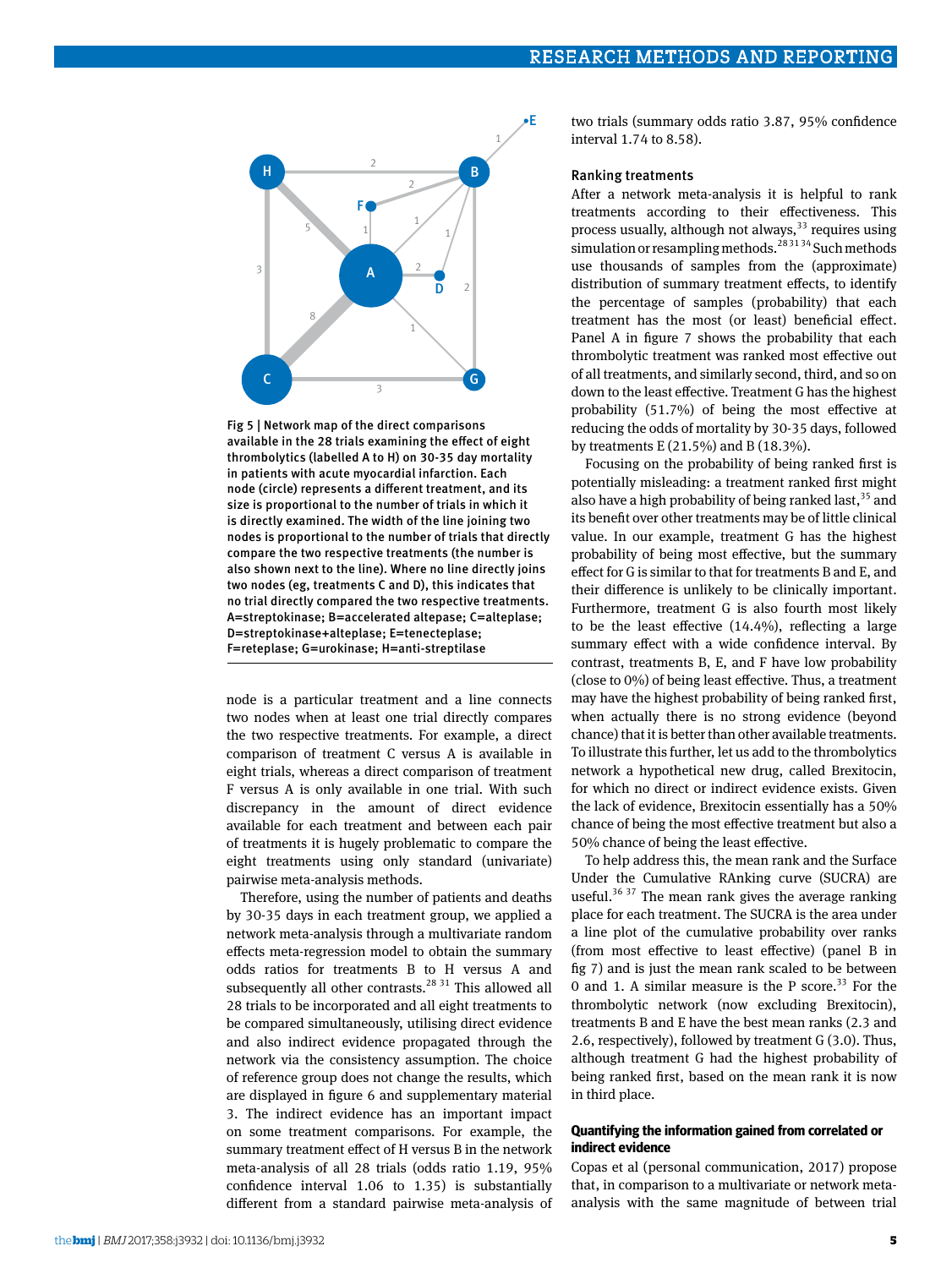## Research Methods and Reporting



Fig 6 | Extended forest plot showing the network meta-analysis results for all comparisons where direct evidence was available in at least one trial. Each square denotes the odds ratio estimate for that study, with the size of the square proportional to the number of patients in that study, and the corresponding horizontal line denotes the confidence interval. The centre of each diamond denotes the summary odds ratio from the network meta-analysis, and the width of the diamond provides its 95% confidence interval. BoS denotes the borrowing of strength statistic, which can range from 0% to 100%

heterogeneity, a standard (univariate) meta-analysis of just the direct evidence is similar to throwing away 100×(1−E)% of the available studies. The efficiency (E) is defined as the:

E=(variance of the summary result based on direct and related evidence)÷ (variance of the summary result based on only direct evidence)

where related evidence refers to either indirect or correlated evidence (or both) and the variance relates to the original scale of the meta-analysis (so typically the log relative risk, log odds ratio, log hazard ratio, or mean difference). For example, if E=0.9 then a standard meta-analysis is similar to throwing away 10% of available studies and patients (and events).

Let us also define n as the number of available studies with direct evidence (ie, those that would contribute towards a standard meta-analysis). Then, the extra information gained towards a particular summary metaanalysis result by using indirect or correlated evidence can be expressed as having found direct evidence from a specific number of extra studies of a similar size to the n trials (see equation 1 in figure 8). For example, if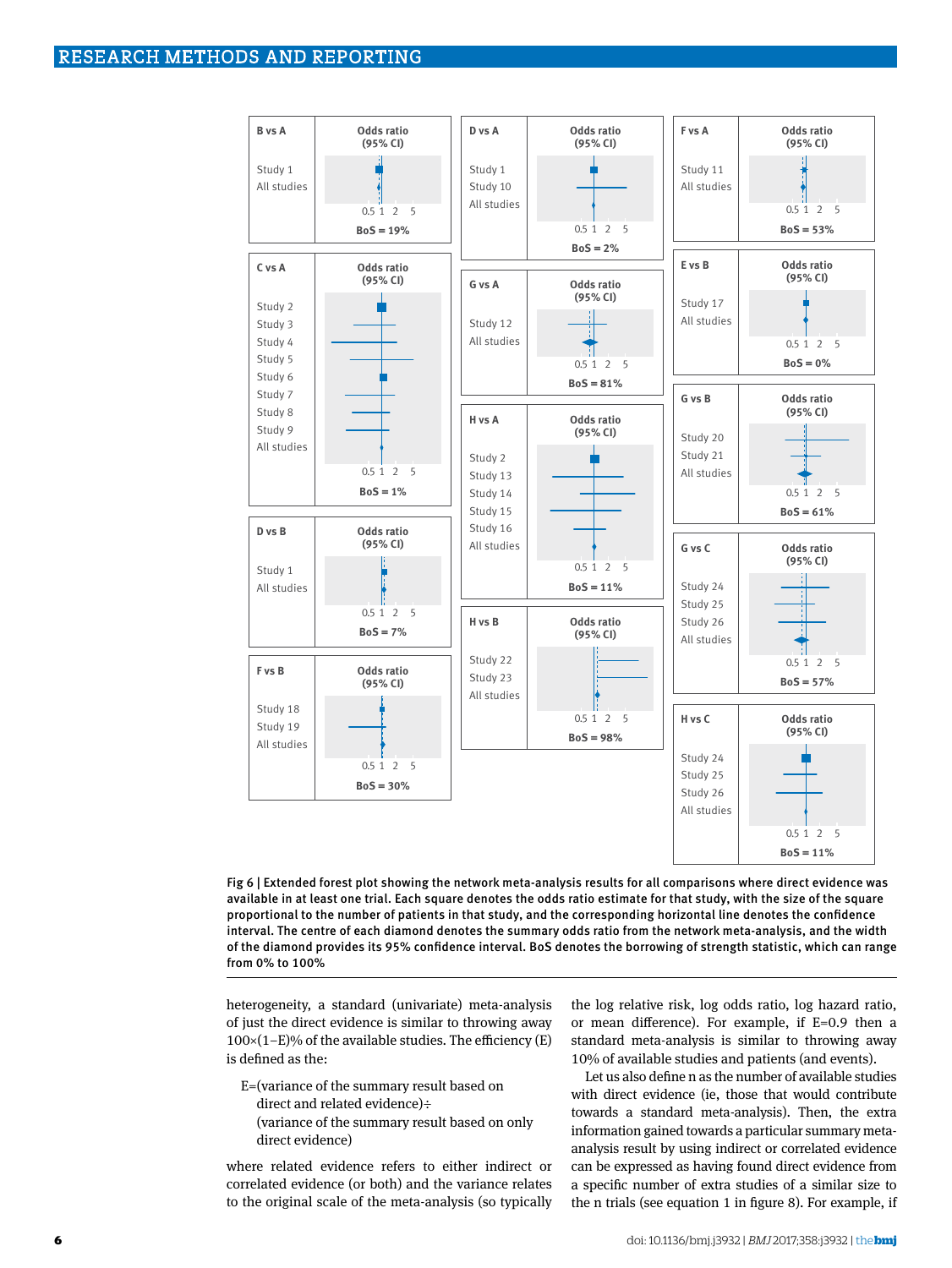## Research Methods and Reporting



Fig 7 | Plots of the ranking probability for each treatment considered in the thrombolytics network meta-analysis. Top panel the probability scale; bottom panel the cumulative probability scale

there are nine studies providing direct evidence about an outcome for a standard univariate meta-analysis and E=0.9, then the advantage of using a multivariate metaanalysis is similar to finding direct evidence for that outcome from one further study (see equation 2 in figure 8 for derivation). We thus gain the considerable time, effort, and money invested in about one research study.

Jackson et al also propose the borrowing of strength (BoS) statistic,<sup>8</sup> which can be calculated for each summary result within a multivariate or network metaanalysis (see equation 3 in figure 8).

BoS provides the percentage reduction in the variance of a summary result that arises from (is borrowed from) correlated or indirect evidence. An equivalent way of interpreting BoS is the percentage weight in the metaanalysis that is given to the correlated or indirect evidence.<sup>8</sup> For example, in a network meta-analysis, a BoS of 0% indicates that the summary result is based only on direct evidence, whereas a BoS of 100% indicates that it is based entirely on indirect evidence. Riley et al show how to derive percentage study weights

for multi-parameter meta-analysis models, including network and multivariate meta-analysis.<sup>38</sup>

## Application to the examples

In the fibrinogen example, the summary fully adjusted hazard ratio has a large BoS of 53%, indicating that the correlated evidence (from the partially adjusted results) contributes 53% of the total weight towards the summary result. The efficiency (E) is 0.47, and thus using the correlated evidence is equivalent to having found fully adjusted results from about 16 additional studies (see equation 4 in figure 8 for derivation).

In the progesterone example, BoS is 33% for cancer specific survival, indicating that using the results for progression-free survival reduces the variance of the summary log hazard ratio for cancer specific survival by 33%. This corresponds to an E of 0.67, and the information gained from the multivariate metaanalysis can be considered similar to having found cancer specific survival results from an additional three studies (see equation 5 in figure 8 for derivation).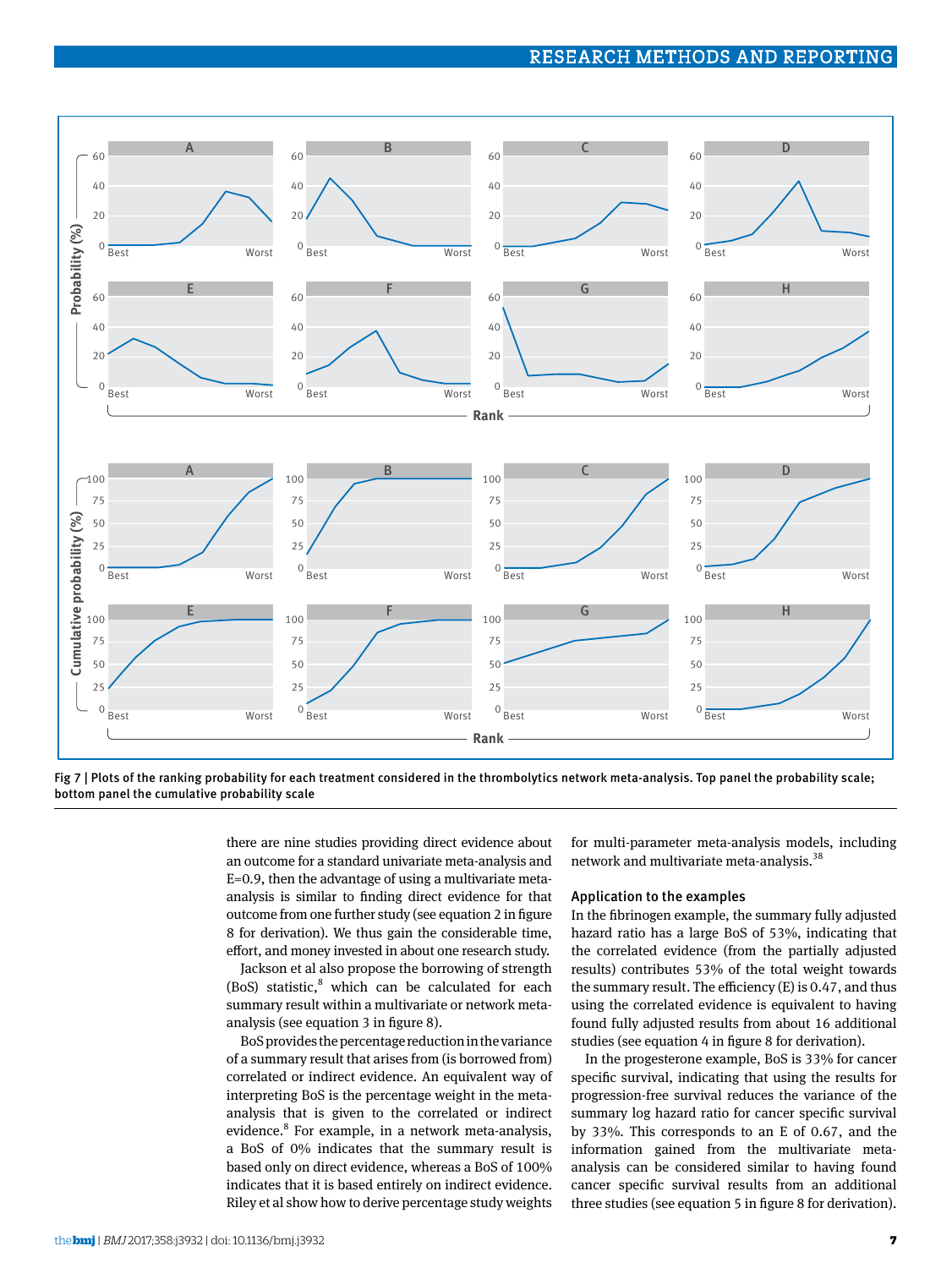| Equation 1: $\frac{number\ of}{extra\ studies} = n \times \frac{(1-E)}{F}$     |
|--------------------------------------------------------------------------------|
| Equation 2: <i>number of</i> = $9 \times \frac{(1-0.9)}{0.9} = 1$              |
| Equation 3: $BoS = 100 \times (1 - E)$                                         |
| Equation 4: <i>number of</i> = $14 \times \frac{(1-0.47)}{0.47} \approx 16$    |
| Equation 5: <i>number of</i> $= 6 \times \frac{(1 - 0.67)}{0.67} \approx 3$    |
| Equation 6: <i>number of</i> $= 2 \times \frac{(1 - 0.022)}{0.022} \approx 89$ |

Fig 8 | Equations used to produce figures in the text

For the thrombolytics meta-analysis, BoS is shown in figure 6 for each treatment comparison where there was direct evidence for at least one trial. The value is often large. For example, the BoS for treatment H versus B is 97.8%, as there are only two trials with direct evidence. This is similar to finding direct evidence for treatment H versus B from an additional 89 trials (see equation 6 in figure 8 for derivation) of similar size to those existing two trials. BoS is 0% for treatment E versus B, as there was no indirect evidence for this comparison (fig 6). For comparisons not shown in figure 6, such as treatment C versus B, BoS was 100% because there was no direct evidence. Supplementary material 3 shows the percentage weight (contribution) of each study.

## **Challenges and assumptions of multivariate or network meta-analysis**

Our three examples show the potential value of multivariate and network meta-analysis, and other benefits are discussed elsewhere.152039 The approaches do, however, have limitations.

## The benefits of a multivariate meta-analysis may be small

*multivariate and univariate models generally give similar point estimates, although the multivariate models tend to give more precise estimates. It is unclear, however, how often this added precision will qualitatively change conclusions of systematic reviews*

Trikalinos et al 2014<sup>40</sup>

This argument, based on empirical evidence,<sup>40</sup> might be levelled at the fibrinogen example. Although there was considerable gain in precision from using multivariate meta-analysis (BoS=53%), fibrinogen was clearly identified as a risk factor for cardiovascular disease in both univariate and multivariate analyses, and thus conclusions did not change. A counterview is that this in itself is useful to know.

The potential importance of a multivariate metaanalysis of multiple outcomes is greatest when BoS and E are large, which is more likely when:

- the proportion of studies without direct evidence for an outcome of interest is large
- results for other outcomes are available in studies where an outcome of interest is not reported
- the magnitude of correlation among outcomes is large (eg, >0.5 or < -0.5), either within studies or between studies.

In our experience, BoS and E are usually greatest in a network meta-analysis of multiple treatments—that is, more information is usually gained about multiple treatments through the consistency assumption than is gained about multiple outcomes through correlation. A multivariate meta-analysis of multiple outcomes is best reserved for a set of highly correlated outcomes, as otherwise BoS and E are usually small. Such outcomes should be identified and specified in advance of analysis, such as using clinical judgment and statistical knowledge, so as to avoid data dredging across different sets of outcomes. A multivariate metaanalysis of multiple outcomes is also best reserved for a situation with missing outcomes (at the study level), as anecdotal evidence suggests that BoS for an outcome is approximately bounded by the percentage of missing data for that outcome. For example, in the fibrinogen example the percentage of trials with a missing fully adjusted outcome is 55%  $(=100\frac{\omega x}{17})$ , and thus the multivariate approach is flagged as worthwhile as BoS could be as high as 55% for the fully adjusted pooled result. As discussed, the actual BoS was 53% and thus close to 55%, owing to the near perfect correlation between partially and fully adjusted effects. In contrast, in situations with complete data or a low percentage of missing outcomes, BoS (and thus a multivariate meta-analysis) is unlikely to be important. Also, multivariate meta-analysis cannot handle trials that do not report any of the outcomes of interest. Therefore, although multivariate meta-analysis can reduce the impact of selective outcome reporting in published trials, it cannot reduce the impact of nonpublication of entire trials (publication bias).

If a formal comparison of correlated outcomes is of interest (eg, to estimate the difference between the treatment effects on systolic and diastolic blood pressure), then this should always be done in a multivariate framework regardless of the amount of missing data in order to account for correlations between outcomes and thus avoid erroneous confidence intervals and P values.<sup>41</sup> Similarly, a network meta-analysis of multiple treatments is preferable even if all trials examine all treatments, as a single analysis framework is required for estimating and comparing the effects of each treatment.

## Model specification and estimation is non-trivial

Even when BoS is anticipated to be large, challenges might remain.<sup>20</sup> Multivariate and network meta-analysis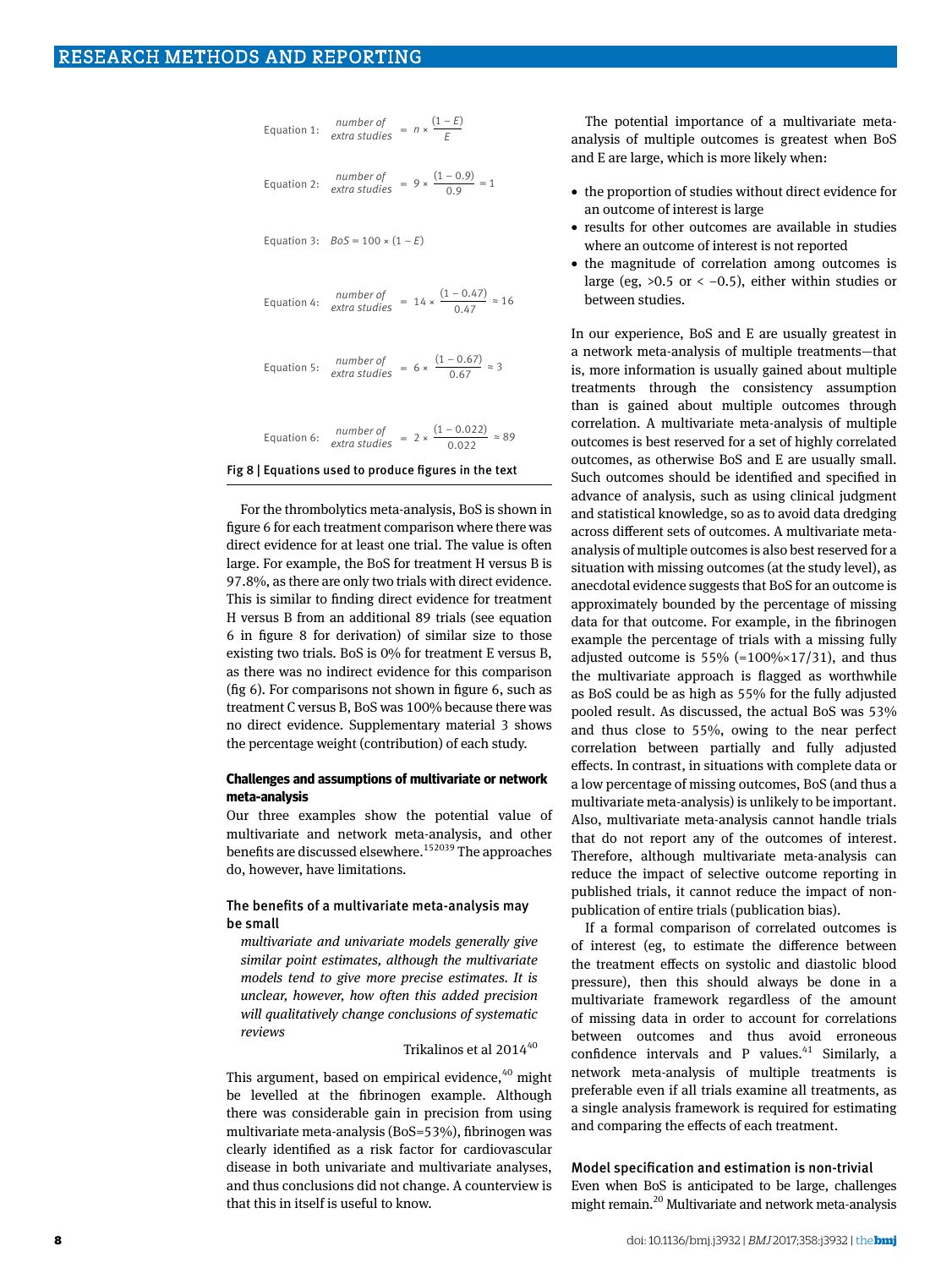models are often complex, and achieving convergence (ie, reliable parameter estimates) may require simplification (eg, common between study variance terms for each treatment contrast, multivariate normality assumption), which may be open to debate.<sup>20 42 43</sup> For example, in a multivariate meta-analysis of multiple outcomes, problems of convergence and estimation increase as the number of outcomes (and hence unknown parameters) increase, and so applications beyond two or three outcomes are rare. Specifically, unless individual participant data are available $44$  there can be problems obtaining and estimating correlations among outcomes<sup>45 46</sup>; possible solutions include a bayesian framework utilising prior distributions for unknown parameters to bring in external information.47-49

#### Benefits arise under assumptions

*But borrowing strength builds weakness. It builds weakness in the borrower because it reinforces dependence on external factors to get things done* Covey 2008<sup>50</sup>

This quote relates to qualities needed for an effective leader, but it is pertinent here as well. The benefits of multivariate and network meta-analysis depend on missing study results being missing at random. $51$  We are assuming that the relations that we do observe in some trials are transferable to other trials where they are unobserved. For example, in a multivariate meta-analysis of multiple outcomes the observed linear association (correlation) of effects for pairs of outcomes (both within studies and between studies) is assumed to be transferable to other studies where only one of the outcomes is available. This relation is also used to justify surrogate outcomes $52$  but often receives criticism and debate therein.<sup>53</sup> Missing not at random may be more appropriate when results are missing owing to selective outcome reporting<sup>54</sup> or to selective choice of analyses.<sup>55</sup> A multivariate approach may still reduce selective reporting biases in this situation, <sup>39</sup> although not completely.

In a network meta-analysis of multiple treatment comparisons, the missingness assumption is also known as transitivity<sup>56 57</sup>; it implies that the relative effects of three or more treatments observed directly in some trials would be the same in other trials where they are unobserved. Based on this, the consistency assumption then holds. When the direct and indirect evidence disagree, this is known as inconsistency (incoherence). A recent review by Veroniki et al found that about one in eight network meta-analyses show inconsistency as a whole, $58$  similar to an earlier review.29

### **How do we examine inconsistency between direct and indirect evidence?**

Treatment effect modifiers relate to methodological or clinical characteristics of the trials that influence the magnitude of treatment effects, and these may include length of follow-up, outcome definitions, study quality (risk of bias), analysis and reporting standards (including risk of selective reporting), and the patient level characteristics.<sup>29 59-61</sup> When such effect modifiers are systematically different in the subsets of trials providing direct and indirect evidence, this causes genuine inconsistency. Thus, before undertaking a network meta-analysis it is important to select only those trials relevant for the population of clinical interest and then to identify any systematic differences in those trials providing different comparisons. For example, in the thrombolytics network, are trials of treatment A versus C and treatment A versus H systematically different from trials of treatment C versus H in terms of potential effect modifiers? $62$  If so, inconsistency is likely and so a network meta-analysis approach is best avoided.

It may be difficult to gauge the potential for inconsistency in advance of a meta-analysis. Therefore, after any network meta-analysis the potential for inconsistency should be examined statistically, although unfortunately this is often not done.63 The consistency assumption can be examined for each treatment comparison where there is direct and indirect evidence (seen as a closed loop within the network plot)<sup>58 64 65</sup>: here the approach of separating indirect from direct evidence $65$  (sometimes called node splitting or side splitting) involves estimating the direct and indirect evidence and comparing the two. The consistency assumption can also be examined across the whole network using designby-treatment interaction models,  $31\,66$  which allow an overall significance test for inconsistency. If evidence of inconsistency is found, explanations should be sought—for example, whether inconsistency arises from particular studies with a different design or those at a higher risk of bias.<sup>56</sup> The network models could then be extended to include suitable explanatory covariates or reduced to exclude certain studies.<sup>62</sup> If inconsistency remains unexplained, then the inconsistency terms may instead be modelled as random effects with mean zero, thus enabling overall summary estimates allowing for unexplained inconsistency.67-69 Other approaches for modelling inconsistency have been proposed,  $64$  and we anticipate further developments in this area over the coming years. Often, however, power is too low to detect genuine inconsistency.<sup>70</sup>

In the thrombolytics example, the separating indirect from direct evidence approach found no significant inconsistency except for treatment H versus B, visible in figure 6 as the discrepancy between study 22, study 23, and all studies under the subheading "H  $v$  B". However, when we applied the design-by-treatment interaction model there was no evidence of overall inconsistency. If the treatment H versus B studies differed in design from the other studies then it might be reasonable to exclude them from the network, but otherwise an overall inconsistency model (with inconsistency terms included as random effects) may provide the best treatment comparisons.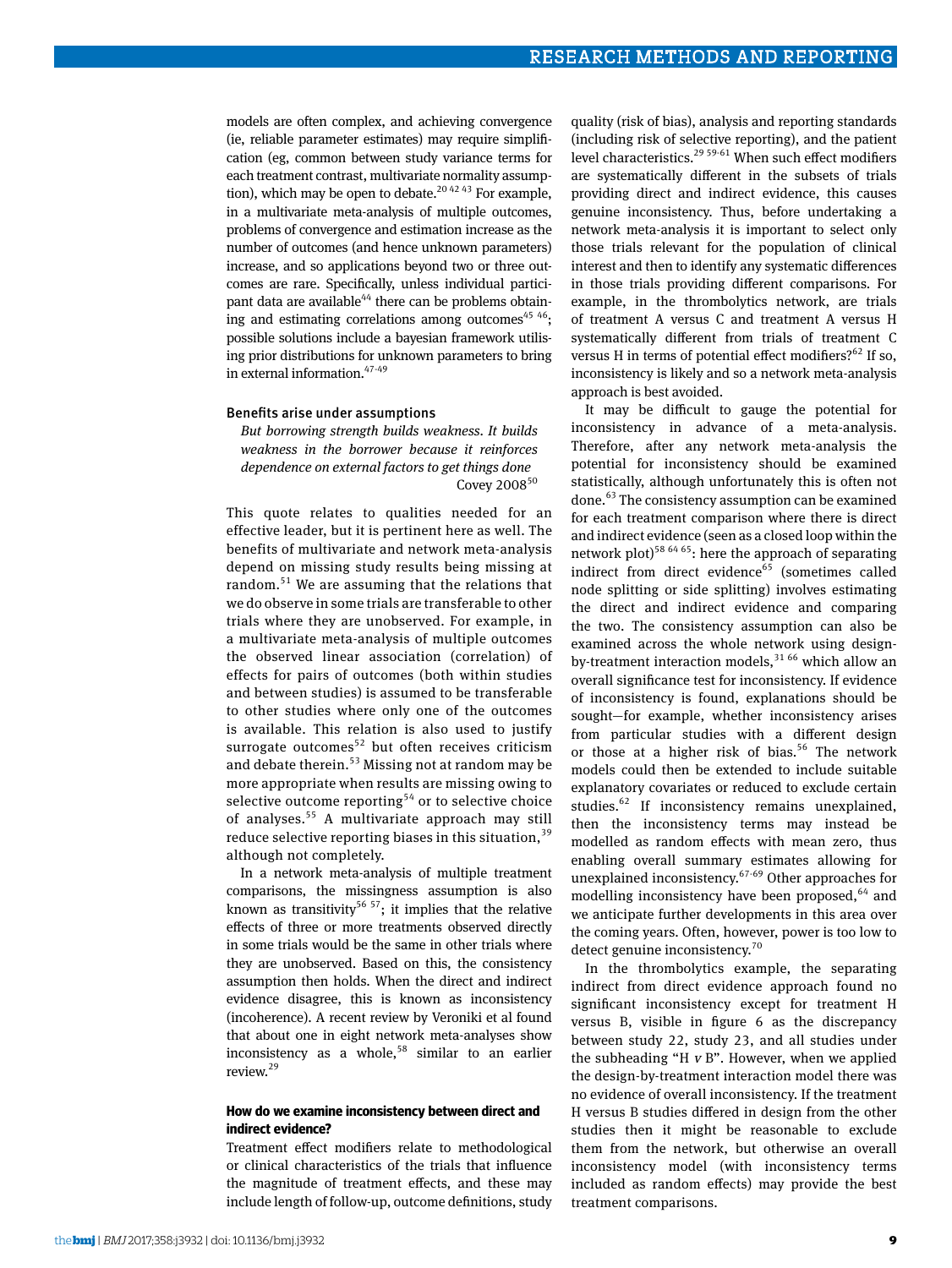#### **Novel extensions and hot topics**

### Incorporation of both multiple treatments and multiple outcomes

Previous examples considered either multiple outcomes or multiple treatments. However, interest is growing in accommodating both together to help identify the best treatment across multiple clinically relevant outcomes.<sup>71-76</sup> This is achievable but challenging owing to the extra complexity of the statistical models required. For example, Efthimiou et al<sup>72</sup> performed a network meta-analysis of 68 studies comparing 13 active anti-manic drugs and placebo for acute mania. Two primary outcomes of interest were efficacy (defined as the proportion of patients with at least a 50% reduction in manic symptoms from baseline to week 3) and acceptability (defined as the proportion of patients with treatment discontinuation before three weeks). These are likely to be negatively correlated (as patients often discontinue treatment owing to lack of efficacy), so the authors extended a network meta-analysis framework to jointly analyse these outcomes and account for their correlation (estimated to be about −0.5). This is especially important as 19 of the 68 studies provided data on only one of the two outcomes. Compared with considering each outcome separately, this approach produces narrower confidence intervals for summary treatment effects and has an impact on the relative ranking of some of the treatments (see supplementary material 4). In particular, carbamazepine ranks as the most effective treatment in terms of response when considering outcomes separately, but falls to fourth place when accounting for correlation.

## Accounting for dose and class

Standard network meta-analysis makes no allowance for similarities between treatments. When some treatments represent different doses of the same drug, network meta-analysis models may be extended to incorporate sensible dose-response relations.<sup>77</sup> Similarly, when the treatments can be grouped into multiple classes, network meta-analysis models may be extended to allow treatments in the same class to have more similar effects than treatments in different classes.78

#### Use of individual participant data

Network meta-analysis using aggregate (published) data is convenient, but sometimes published reports are inadequate for this purpose—for example, if outcome measures are differently defined or if interest lies in treatment effects within subgroups. In these cases it may be valuable to collect individual participant data.79 As such, methods for network meta-analysis of individual participant data are emerging.<sup>60 80-85</sup> A major advantage is that these allow the inclusion of covariates at participant level, which is important if these are effect modifiers that would otherwise cause inconsistency in the network.

#### Inclusion of real world evidence

Interest is growing in using real world evidence from non-randomised studies in order to corroborate findings from randomised trials and to increase the evidence being used towards decision making. Network meta-analysis methods are thus being extended for this purpose,86 and a recent overview is given by Efthimiou et al, $87$  who emphasise the importance of ensuring compatibility of the different pieces of evidence for each treatment comparison.

## Cumulative network meta-analysis

Créquit et  $al^{88}$  show that the amount of randomised evidence covered by existing systematic reviews of competing second line treatments for advanced non-small cell lung cancer was always substantially incomplete, with 40% or more of treatments, treatment comparisons, and trials missing. To address this, they recommend a new paradigm "by switching: from a series of standard meta-analyses focused on specific treatments (many treatments being not considered) to a single network metaanalysis covering all treatments; and from metaanalyses performed at a given time and frequently out-of-date to a cumulative network meta-analysis systematically updated as soon as the results of a new trial become available." The latter is referred to as a live cumulative network meta-analysis, and the various steps, advantages, and challenges of this approach warrant further consideration.<sup>88</sup> A similar concept is the Framework for Adaptive MEta-analysis (FAME), which requires knowledge of ongoing trials and suggests timing meta-analysis updates to coincide with new publications.<sup>89</sup>

### Quality assessment and reporting

Finally, we encourage quality assessment of network meta-analysis according to the guidelines of Salanti et  $al^{90}$  and clear reporting of results using the PRISMA-NMA guidelines. $91$  The latter may be enhanced by the presentation of percentage study weights according to recent proposals,  $8^{38}$  to reveal the contribution of each study towards the summary treatment effects.

#### Conclusions

Statistical methods for multivariate and network metaanalysis use correlated and indirect evidence alongside direct evidence, and here we have highlighted their advantages and challenges. Table 1 summarises the rationale, benefits, and potential pitfalls of the two approaches. Core outcome sets and data sharing will hopefully reduce the problem of missing direct evidence, <sup>6179 92</sup> but are unlikely to resolve it completely. Thus, to combine indirect and direct evidence in a coherent framework, we expect applications of, and methodology for, multivariate and network metaanalysis to continue to grow in the coming years.  $993$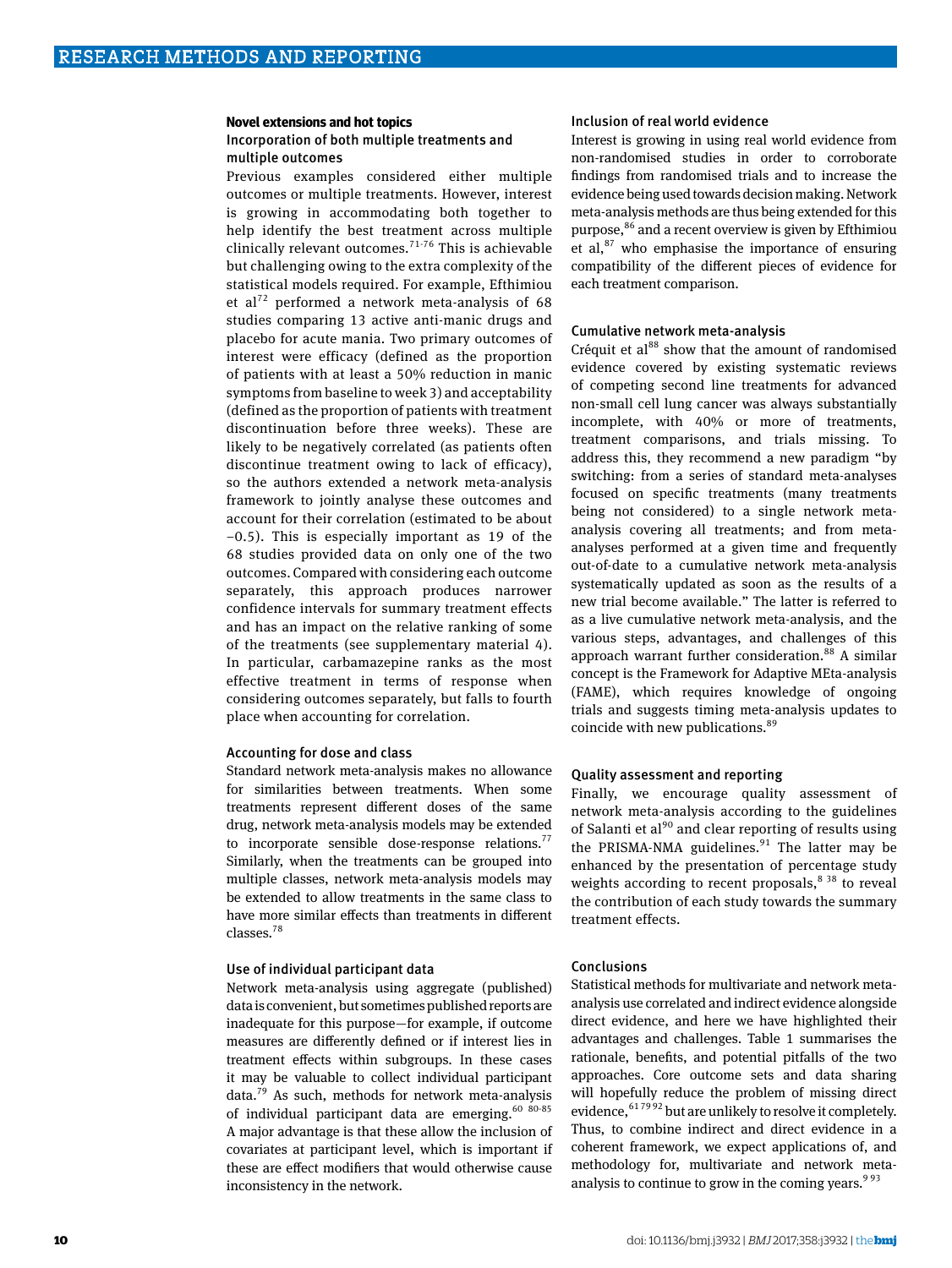| Table 1   Summary of multivariate and network meta-analysis approaches |                                                                                                                                                                                                                                                                                                                                                                                                                                                  |                                                                                                                                                                                                                                                                                                                                                                                                                                                                                                                                                                                                 |  |
|------------------------------------------------------------------------|--------------------------------------------------------------------------------------------------------------------------------------------------------------------------------------------------------------------------------------------------------------------------------------------------------------------------------------------------------------------------------------------------------------------------------------------------|-------------------------------------------------------------------------------------------------------------------------------------------------------------------------------------------------------------------------------------------------------------------------------------------------------------------------------------------------------------------------------------------------------------------------------------------------------------------------------------------------------------------------------------------------------------------------------------------------|--|
| Question                                                               | Multivariate meta-analysis of multiple outcomes                                                                                                                                                                                                                                                                                                                                                                                                  | Network meta-analysis of multiple treatment comparisons                                                                                                                                                                                                                                                                                                                                                                                                                                                                                                                                         |  |
| What is the context?                                                   | Primary research studies report different outcomes, and thus a sepa-<br>rate meta-analysis for each outcome will utilise different studies                                                                                                                                                                                                                                                                                                       | Randomised trials evaluate different sets of treatments, and thus a sep-<br>arate (pairwise) meta-analysis for each treatment comparison (contrast)<br>will utilise different studies                                                                                                                                                                                                                                                                                                                                                                                                           |  |
| What is the rationale<br>for the method?                               | • To allow all outcomes and studies to be jointly synthesised in a<br>single meta-analysis model<br>• To account for the correlation among outcomes to gain more<br>information                                                                                                                                                                                                                                                                  | • To enable all treatments and studies to be jointly synthesised in a<br>single meta-analysis model<br>• To allow indirect evidence (eg, about treatment $A \vee B$ from trials of<br>treatment A $v$ C and B $v$ C) to be incorporated                                                                                                                                                                                                                                                                                                                                                         |  |
| What are the benefits<br>of the method?                                | • Accounting for correlation enables the meta-analysis result of each<br>outcome to utilise the data for all outcomes<br>• This usually leads to more precise conclusions (narrower confidence<br>intervals)<br>• It may reduce the impact of selective outcome reporting                                                                                                                                                                        | • It provides a coherent meta-analysis framework for summarising and<br>comparing (ranking) the effects of all treatments simultaneously<br>• The incorporation of indirect evidence often leads to substantially<br>more precise summary results (narrower confidence intervals) for each<br>treatment comparison                                                                                                                                                                                                                                                                              |  |
| When should the<br>method be considered?                               | • When multiple correlated outcomes are of interest, with large<br>correlation among them (eg, $> 0.5$ or $<-0.5$ ) and a high percentage<br>of trials with missing outcomes; or<br>• When a formal comparison of the effects on different outcomes is<br>needed                                                                                                                                                                                 | • When a formal comparison of the effects of multiple treatments is<br>required<br>• When recommendations are needed about the best (or few best)<br>treatments                                                                                                                                                                                                                                                                                                                                                                                                                                 |  |
| What are the potential<br>pitfalls of the method?                      | • Obtaining and estimating within study and between study correla-<br>tions is often difficult<br>• The information gained by utilising correlation is often small and<br>may not change clinical conclusions<br>• The method assumes outcomes are missing at random, which may<br>not hold when there is selective outcome reporting<br>• Simplifying assumptions may be needed to deal with a large num-<br>ber of unknown variance parameters | • Indirect evidence arises through a consistency assumption-ie, the<br>relative effects of ≥3 treatments observed directly in some trials are<br>(on average) the same in other trials where they are unobserved. This<br>assumption should be checked but there is usually low power to detect<br>inconsistency<br>• Ranking treatments can be misleading owing to imprecise summary<br>results-eg, a treatment ranked first may also have a high probability of<br>being ranked last<br>• Simplifying assumptions may be needed to deal with a large number of<br>unknown variance parameters |  |

#### AUTHOR AFFILIATIONS

<sup>1</sup> Research Institute for Primary Care and Health Sciences, Keele University, Staffordshire, UK

<sup>2</sup>MRC Biostatistics Unit, Cambridge, UK

<sup>3</sup>Institute of Social and Preventive Medicine, University of Bern, Switzerland

4 University of Ioannina School of Medicine, Ioannina, Greece

<sup>5</sup>Institute of Applied Health Research, University of Birmingham, UK

6 MRC North West Hub for Trials Methodology Research, Department of Biostatistics, University of Liverpool, Liverpool, UK

<sup>7</sup> MRC Clinical Trials Unit at UCL, London, UK

#### We thank the editors and two reviewers for their constructive comments to improve the article.

Contributors: RDR conceived the article content and structure, with initial feedback from IRW. RDR applied the methods to the examples, with underlying data and software provided by IRW, DJ, and GS. RDR wrote the first draft. All authors helped revise the paper, which included adding new text pertinent to their expertise and refining the examples for the intended audience. RDR revised the article, with further feedback from all other authors. RDR is the guarantor.

Funding: RDR, DJ, MP, JK, and IRW were supported by funding from a multivariate meta-analysis grant from the Medical Research Council (MRC) methodology research programme (grant reference No MR/J013595/1). DJ and IRW were also supported by the MRC Unit (programme No U105260558), and IRW by an MRC grant (MC\_UU\_12023/21). GS is supported by a Marie Skłodowska-Curie fellowship (MSCA-IF-703254). DB is funded by a National Institute for Health Research (NIHR) School for Primary Care Research postdoctoral fellowship. The views expressed are those of the authors and not necessarily those of the National Health Service, NIHR, or Department of Health.

Competing interests: We have read and understood the BMJ policy on declaration of interests and declare: none.

Provenance and peer review: Not commissioned; externally peer reviewed.

This is an Open Access article distributed in accordance with the terms of the Creative Commons Attribution (CC BY 4.0) license, which permits others to distribute, remix, adapt and build upon this work, for commercial use, provided the original work is properly cited. See: http://creativecommons.org/licenses/by/4.0/.

- 1 Lu G, Ades AE. Assessing evidence inconsistency in mixed treatment comparisons. *J Am Stat Assoc* 2006;101:447- 59doi:10.1198/016214505000001302.
- 2 Zhang Y, Zhao D, Gong C, et al. Prognostic role of hormone receptors in endometrial cancer: a systematic review and meta-analysis. *World J Surg Oncol* 2015;13:208. doi:10.1186/ s12957-015-0619-1
- 3 Macleod MR, Michie S, Roberts I, et al. Biomedical research: increasing value, reducing waste. *Lancet* 2014;383:101-4. doi:10.1016/S0140-6736(13)62329-6
- 4 Glasziou P, Altman DG, Bossuyt P, et al. Reducing waste from incomplete or unusable reports of biomedical research. *Lancet* 2014;383:267-76. doi:10.1016/S0140-6736(13)62228-X
- 5 Chan AW, Song F, Vickers A, et al. Increasing value and reducing waste: addressing inaccessible research. *Lancet* 2014;383:257-66. doi:10.1016/S0140-6736(13)62296-5
- 6 Higgins JP, Whitehead A. Borrowing strength from external trials in a meta-analysis. *Stat Med* 1996;15:2733-49. doi:10.1002/ (SICI)1097-0258(19961230)15:24<2733::AID-SIM562>3.0.CO;2-0
- van Houwelingen HC, Arends LR, Stijnen T. Advanced methods in meta-analysis: multivariate approach and meta-regression. *Stat Med* 2002;21:589-624. doi:10.1002/sim.1040
- 8 Jackson D, White IR, Price M, Copas J, Riley RD, Borrowing of strength and study weights in multivariate and network meta-analysis. *Stat Methods Med Res* 2017 (in-press).
- 9 Petropoulou M, Nikolakopoulou A, Veroniki AA, et al. Bibliographic study showed improving statistical methodology of network meta-analyses published between 1999 and 2015. *J Clin Epidemiol* 2017;82:20-8. doi:10.1016/j.jclinepi.2016.11.002
- 10 Efthimiou O, Debray TP, van Valkenhoef G, et al. GetReal Methods Review Group. GetReal in network meta-analysis: a review of the methodology. *Res Synth Methods* 2016;7:236-63. doi:10.1002/ jrsm.1195
- 11 Mills EJ, Thorlund K, Ioannidis JP. Demystifying trial networks and network meta-analysis. *BMJ* 2013;346:f2914. doi:10.1136/bmj.f2914
- 12 Riley RD, Higgins JP, Deeks JJ. Interpretation of random effects metaanalyses. *BMJ* 2011;342:d549. doi:10.1136/bmj.d549
- 13 Caldwell DM, Ades AE, Higgins JP. Simultaneous comparison of multiple treatments: combining direct and indirect evidence. *BMJ* 2005;331:897-900. doi:10.1136/bmj.331.7521.897
- 14 Bland JM. Comments on 'Multivariate meta-analysis: potential and promise' by Jackson et al, Statistics in Medicine. *Stat Med* 2011;30:2502-3, discussion 2509-10. doi:10.1002/ sim.4223
- 15 Jones AP, Riley RD, Williamson PR, Whitehead A. Metaanalysis of individual patient data versus aggregate data from longitudinal clinical trials. *Clin Trials* 2009;6:16-27. doi:10.1177/1740774508100984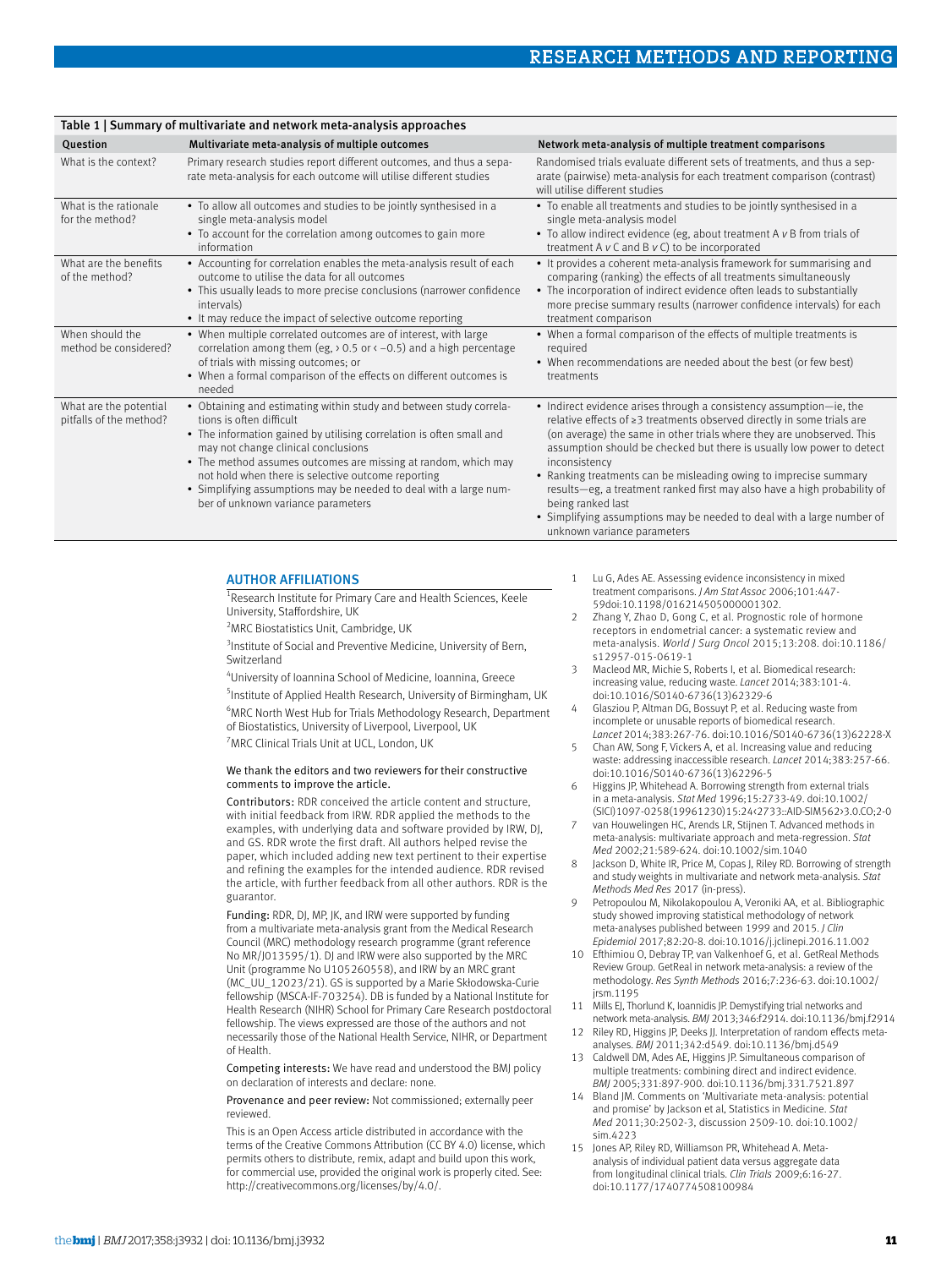- 16 Thompson JR, Minelli C, Abrams KR, Tobin MD, Riley RD. Metaanalysis of genetic studies using Mendelian randomization--a multivariate approach. *Stat Med* 2005;24:2241-54. doi:10.1002/ sim.2100
- 17 Jackson D, White I, Kostis JB, et al. Fibrinogen Studies Collaboration. Systematically missing confounders in individual participant data meta-analysis of observational cohort studies. *Stat Med* 2009;28:1218-37. doi:10.1002/sim.3540
- 18 Snell KI, Hua H, Debray TP, et al. Multivariate meta-analysis of individual participant data helped externally validate the performance and implementation of a prediction model. *J Clin Epidemiol* 2016;69: 40-50. doi:10.1016/j.jclinepi.2015.05.009
- 19 Riley RD, Elia EG, Malin G, Hemming K, Price MP. Multivariate meta-analysis of prognostic factor studies with multiple cut-points and/or methods of measurement. *Stat Med* 2015;34:2481-96. doi:10.1002/sim.6493
- 20 Jackson D, Riley R, White IR. Multivariate meta-analysis: potential and promise. *Stat Med* 2011;30:2509-10. doi:10.1002/sim.4247
- 21 Bell ML, Kenward MG, Fairclough DL, Horton NJ. Differential dropout and bias in randomised controlled trials: when it matters and when it may not. *BMJ* 2013;346:e8668. doi:10.1136/bmj. e8668
- 22 White IR. Multivariate random-effects meta-regression: Updates to mvmeta. *Stata J* 2011;11:255-70.
- 23 Gasparrini A, Armstrong B, Kenward MG. Multivariate meta-analysis for non-linear and other multi-parameter associations. *Stat Med* 2012;31:3821-39. doi:10.1002/sim.5471
- 24 Jackson D, White IR, Riley RD. Quantifying the impact of between-study heterogeneity in multivariate meta-analyses. *Stat Med* 2012;31:3805-20. doi:10.1002/sim.5453
- Jackson D, White IR, Riley RD. A matrix-based method of moments for fitting the multivariate random effects model for meta-analysis and meta-regression. *Biom J* 2013;55:231-45. doi:10.1002/ bimj.201200152
- 26 Riley RD, Thompson JR, Abrams KR. An alternative model for bivariate random-effects meta-analysis when the within-study correlations are unknown. *Biostatistics* 2008;9:172-86. doi:10.1093/biostatistics/ kxm023
- Salanti G. Indirect and mixed-treatment comparison, network, or multiple-treatments meta-analysis: many names, many benefits, many concerns for the next generation evidence synthesis tool. *Res Synth Methods* 2012;3:80-97. doi:10.1002/jrsm.1037
- 28 White IR. Network meta-analysis. *Stata J* 2015;15:951-85.
- 29 Song F, Xiong T, Parekh-Bhurke S, et al. Inconsistency between direct and indirect comparisons of competing interventions: metaepidemiological study. *BMJ* 2011;343:d4909. doi:10.1136/bmj. d4909
- 30 Salanti G, Higgins JP, Ades AE, Ioannidis JP. Evaluation of networks of randomized trials. *Stat Methods Med Res* 2008;17:279-301. doi:10.1177/0962280207080643
- 31 White IR, Barrett JK, Jackson D, Higgins JPT. Consistency and inconsistency in network meta-analysis: model estimation using multivariate meta-regression. *Res Synth Methods* 2012;3:111-25. doi:10.1002/jrsm.1045
- 32 Rucker G, Schwarzer G. netmeta: An R package for network meta analysis. *The R Project website* 2013.
- 33 Rücker G, Schwarzer G. Ranking treatments in frequentist network meta-analysis works without resampling methods. *BMC Med Res Methodol* 2015;15:58. doi:10.1186/s12874-015-0060-8
- 34 Lu G, Ades AE. Combination of direct and indirect evidence in mixed treatment comparisons. *Stat Med* 2004;23:3105-24. doi:10.1002/ sim.1875
- 35 Trinquart L, Attiche N, Bafeta A, Porcher R, Ravaud P. Uncertainty in Treatment Rankings: Reanalysis of Network Meta-analyses of Randomized Trials. *Ann Intern Med* 2016;164:666-73. doi:10.7326/ M15-2521
- 36 Chaimani A, Higgins JP, Mavridis D, Spyridonos P, Salanti G. Graphical tools for network meta-analysis in STATA. *PLoS One* 2013;8:e76654. doi:10.1371/journal.pone.0076654
- 37 Salanti G, Ades AE, Ioannidis JP. Graphical methods and numerical summaries for presenting results from multiple-treatment metaanalysis: an overview and tutorial. *J Clin Epidemiol* 2011;64:163-71. doi:10.1016/j.jclinepi.2010.03.016
- 38 Riley RD, Ensor J, Jackson D, Burke DL. Deriving percentage study weights in multi-parameter meta-analysis models: with application to meta-regression, network meta-analysis, and one-stage IPD models. *Stat Methods Med Res* 2017; published online 6 Feb. [https://doi.](https://doi.org/10.1177/0962280216688033) [org/10.1177/0962280216688033](https://doi.org/10.1177/0962280216688033).
- 39 Kirkham JJ, Riley RD, Williamson PR. A multivariate meta-analysis approach for reducing the impact of outcome reporting bias in systematic reviews. *Stat Med* 2012;31:2179-95. doi:10.1002/sim.5356
- Trikalinos TA, Hoaglin DC, Schmid CH. An empirical comparison of univariate and multivariate meta-analyses for categorical outcomes. *Stat Med* 2014;33:1441-59. doi:10.1002/sim.6044
- 41 Riley RD, Abrams KR, Lambert PC, Sutton AJ, Thompson JR. An evaluation of bivariate random-effects meta-analysis for the joint synthesis of two correlated outcomes. *Stat Med* 2007;26:78-97. doi:10.1002/sim.2524
- 42 Nikoloulopoulos AK. A mixed effect model for bivariate meta-analysis of diagnostic test accuracy studies using a copula representation of the random effects distribution. *Stat Med* 2015;34:3842-65. doi:10.1002/sim.6595
- 43 Senn S, Gavini F, Magrez D, Scheen A. Issues in performing a network meta-analysis. *Stat Methods Med Res* 2013;22:169-89. doi:10.1177/0962280211432220
- 44 Riley RD, Price MJ, Jackson D, et al. Multivariate meta-analysis using individual participant data. *Res Synth Methods* 2015;6:157-74. doi:10.1002/jrsm.1129
- 45 Riley RD, Abrams KR, Sutton AJ, Lambert PC, Thompson JR. Bivariate random-effects meta-analysis and the estimation of between-study correlation. *BMC Med Res Methodol* 2007;7:3. doi:10.1186/ 1471-2288-7-3
- 46 Wei Y, Higgins JP. Estimating within-study covariances in multivariate meta-analysis with multiple outcomes. *Stat Med* 2013;32: 1191-205. doi:10.1002/sim.5679
- 47 Bujkiewicz S, Thompson JR, Sutton AJ, et al. Multivariate meta-analysis of mixed outcomes: a Bayesian approach. *Stat Med* 2013;32:3926-43. doi:10.1002/sim.5831
- 48 Wei Y, Higgins JP. Bayesian multivariate meta-analysis with multiple outcomes. *Stat Med* 2013;32:2911-34. doi:10.1002/sim.5745
- 49 Turner RM, Davey J, Clarke MJ, Thompson SG, Higgins JP. Predicting the extent of heterogeneity in meta-analysis, using empirical data from the Cochrane Database of Systematic Reviews. *Int J Epidemiol* 2012;41:818-27. doi:10.1093/ije/dys041
- 50 Covey SR. The 7 Habits of Highly Effective People Personal Workbook: Simon & Schuster UK 2008.
- 51 Seaman S, Galati J, Jackson D, Carlin J. What Is Meant by "Missing at Random"?*Stat Sci* 2013;28:257-68doi:10.1214/13-STS415.
- 52 Nixon RM, Duffy SW, Fender GR. Imputation of a true endpoint from a surrogate: application to a cluster randomized controlled trial with partial information on the true endpoint. *BMC Med Res Methodol* 2003;3:17. doi:10.1186/1471-2288-3-17
- 53 D'Agostino RBJr. Debate: The slippery slope of surrogate outcomes. *Curr Control Trials Cardiovasc Med* 2000;1:76-8. doi:10.1186/ CVM-1-2-076
- 54 Kirkham JJ, Dwan KM, Altman DG, et al. The impact of outcome reporting bias in randomised controlled trials on a cohort of systematic reviews. *BMJ* 2010;340:c365. doi:10.1136/bmj.c365
- 55 Dwan K, Altman DG, Clarke M, et al. Evidence for the selective reporting of analyses and discrepancies in clinical trials: a systematic review of cohort studies of clinical trials. *PLoS Med* 2014;11:e1001666. doi:10.1371/journal.pmed.1001666
- 56 Cipriani A, Higgins JP, Geddes JR, Salanti G. Conceptual and technical challenges in network meta-analysis. *Ann Intern Med* 2013;159: 130-7. doi:10.7326/0003-4819-159-2-201307160-00008
- Jansen JP, Trikalinos T, Cappelleri JC, et al. Indirect treatment comparison/network meta-analysis study questionnaire to assess relevance and credibility to inform health care decision making: an ISPOR-AMCP-NPC Good Practice Task Force report. *Value Health* 2014;17:157-73. doi:10.1016/j.jval.2014.01.004
- 58 Veroniki AA, Vasiliadis HS, Higgins JP, Salanti G. Evaluation of inconsistency in networks of interventions. *Int J Epidemiol* 2013;42:332-45. doi:10.1093/ije/dys222
- Jansen JP, Naci H. Is network meta-analysis as valid as standard pairwise meta-analysis? It all depends on the distribution of effect modifiers. *BMC Med* 2013;11:159. doi:10.1186/1741-7015- 11-159
- 60 Donegan S, Williamson P, D'Alessandro U, Garner P, Smith CT. Combining individual patient data and aggregate data in mixed treatment comparison meta-analysis: Individual patient data may be beneficial if only for a subset of trials. *Stat Med* 2013;32:914-30. doi:10.1002/sim.5584
- 61 Debray TP, Schuit E, Efthimiou O, et al. GetReal Workpackage. An overview of methods for network meta-analysis using individual participant data: when do benefits arise?*Stat Methods Med Res* 2016;962280216660741.
- 62 Salanti G, Marinho V, Higgins JP. A case study of multipletreatments meta-analysis demonstrates that covariates should be considered. *J Clin Epidemiol* 2009;62:857-64. doi:10.1016/j. jclinepi.2008.10.001
- 63 Nikolakopoulou A, Chaimani A, Veroniki AA, Vasiliadis HS, Schmid CH, Salanti G. Characteristics of networks of interventions: a description of a database of 186 published networks. *PLoS One* 2014;9:e86754. doi:10.1371/journal. pone.0086754
- 64 Dias S, Welton NJ, Sutton AJ, Caldwell DM, Lu G, Ades AE. Evidence synthesis for decision making 4: inconsistency in networks of evidence based on randomized controlled trials. *Med Decis Making* 2013;33:641-56. doi:10.1177/0272989X12455847